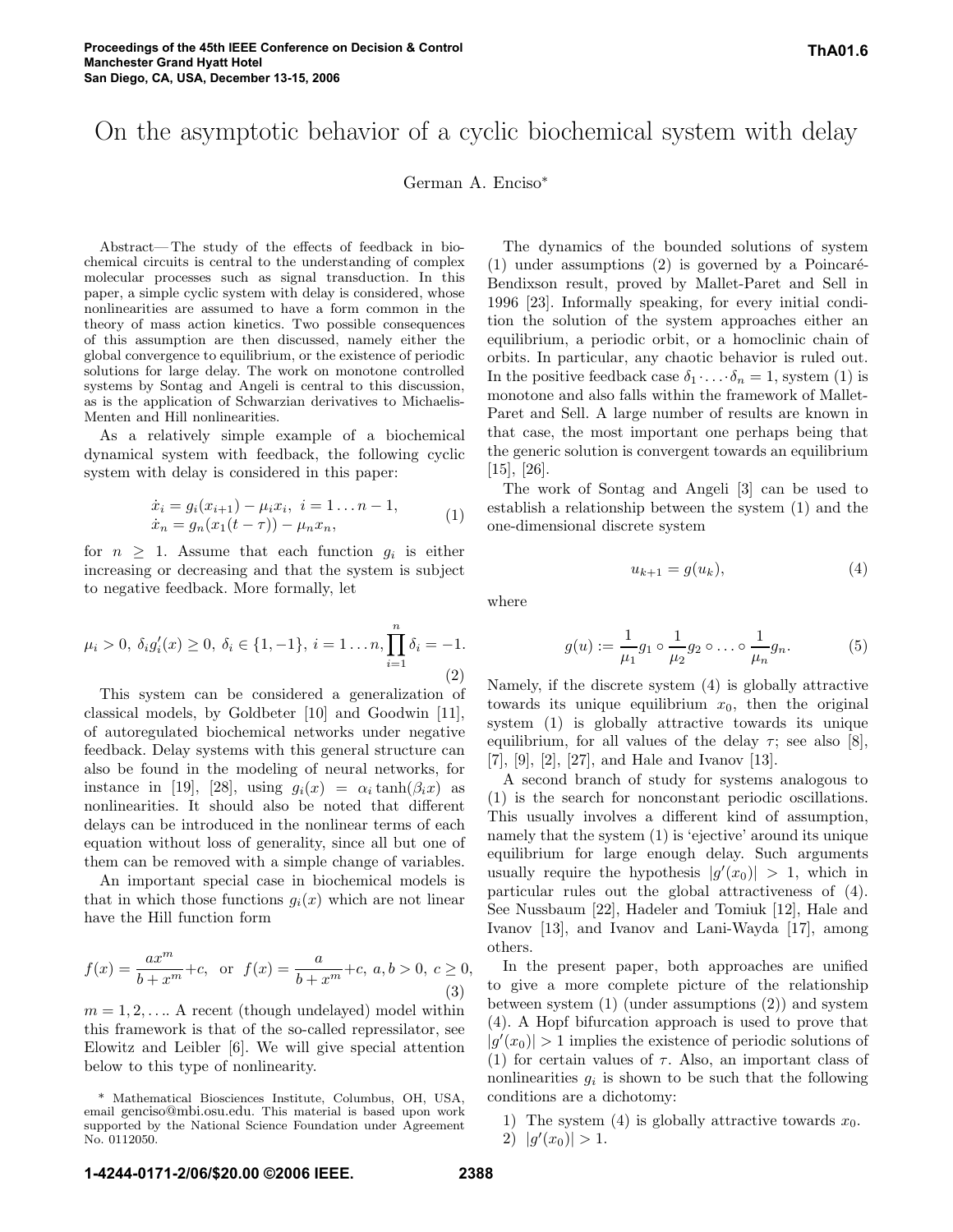

Fig. 1. Typical solutions of a) system  $(1)$  and b) system  $(4)$ , where  $n = 3, g_1 = g_2 = g_3 = \tan^{-1}(x), \mu_1 = 0.11, \mu_2 = 2.5, \mu_3 = 4, \text{ and}$  $\tau = 80$ . c) The induced decreasing function  $g(x)$  and the increasing function  $g^2(x) = g(g(x))$  (see Lemma 3). Here  $|g'(x_0)| = 1/1.1 < 1$ .



Fig. 2. The same system is considered as in Figure 1, except that the value of  $\mu_1$  has been changed to 0.09. The typical solutions of a) system (1) and b) system (4) now appear to be limit oscillations and periodic 2-cycles. c) In this case  $|g'(x_0)| = 1/0.9 > 1$  and  $g^2(x) = x$  has several solutions  $g^2(x) = x$  has several solutions.

The main result of this paper is the following theorem, which combines the results from [3], [7] with a Hopf bifurcation approach on the parameter  $\tau$ .

Theorem 1: Consider system (1) under assumptions (2). Suppose that every nonlinear function  $g_i(x)$  is of Hill function form (3),  $m \geq 1$ . Then exactly one of the following holds:

- 1)  $|g'(x_0)| \leq 1$ , system (4) is globally attractive to a unique equilibrium and system (1) is also globally unique equilibrium, and system (1) is also globally attractive to a unique equilibrium, for all values of the delay  $\tau$ .
- 2)  $|g'(x_0)| > 1$ , the discrete system (4) has noncon-<br>stant periodic solutions, and the continuous system stant periodic solutions, and the continuous system (1) has nonconstant periodic solutions for some values of  $\tau$ .

The same result holds if, instead of assuming a Hill function form, every nonlinear function  $q_i(x)$  is assumed to be of one of the forms  $\pm a \tan^{-1}(bx)$ ,  $\pm a \tanh(bx)$ , which are used in neural networks applications. A key ingredient is the use of the so-called Schwarzian derivative, see Section I and [24].

The Hopf bifurcation which is present in the second case of Theorem 1 is not shown to be supercritical, although this seems to be the case as suggested by numerical simulations. In fact, simulations suggest that oscillations in system (1) for the case 2. are present for all sufficiently large  $\tau$ .

It is important to note that this information is not provided a priori by the Poincar´e-Bendixson theorem itself, which doesn't give conditions for the different possible outcomes. Even knowing that the equilibrium of (1) is unstable doesn't guarantee the existence of periodic oscillations, since for instance homoclinic orbits need to be ruled out (possibly using Morse decomposition theory  $[21]$ ).

System (4) is one-dimensional and doesn't contain delays, which makes it much more tractable than (1). The use of the Schwarzian derivative to simplify the behavior of a model is common in the discrete systems literature; see for instance [20] for an application to continuous systems. A Hopf bifurcation approach has also been proposed in the Poincaré-Bendixson context in [30].

The direct contributions of the present paper are i) to show that for an important class of nonlinearities the two alternative cases of this model form a dichotomy; ii) to formally establish a relationship between the discrete and the continuous system, which has already been conjectured by Smith [25] in the undelayed case; iii) to carry out a direct Hopf bifurcation analysis of the linear system associated to (1) (which is new to my knowledge), and iv) to illustrate the usefulness of the Schwarzian derivative in the context of Hill functions.

In Section I the concept of the Schwarzian derivative is briefly introduced and applied to Hill functions. In Section II, the discrete system and its relationship with (1) are described. In Section III the Hopf bifurcation argument is developed. Finally, in Section IV, the relationship with the general results in [3] and [8] is shortly discussed, and a conjecture is described from numerical simulations.

## I. Sg and Hill Functions

An important concept related to the stability of discrete dynamical systems is the so-called Schwarzian derivative  $Sf$  of a real function f, defined by

$$
Sf(x) = \frac{f'''(x)}{f'(x)} - \frac{3}{2} \left( \frac{f''(x)}{f'(x)} \right)^2.
$$

The properties of  $Sf$  that will be useful here are<br>municipal in the following lemma: see [24]. Section 2B summarized in the following lemma; see [24], Section 2B for proofs and details. Intuitively, the condition  $S_f < 0$ restricts the form of the function  $f$  so that the dynamics of  $u_{k+1} = f(u_k)$  is more easily determined.

Lemma 1: Let  $f, g$  be  $C^3$  real functions on a real interval. Then the following hold:

- 1) If  $Sf \leq 0$ , then f' cannot have positive local minima or negative local maxima.
- 2)  $S(f \circ g)(x) = Sf(g(x))g'(x)^2 + Sg(x).$ <br>3)  $Sf > 0$   $Sg > 0$  imply  $S(f \circ g) > 0$
- 3)  $Sf < 0$ ,  $Sg < 0$  imply  $S(f \circ g) < 0$ .

It is now shown that the class of functions with negative Schwarzian derivative includes the Hill functions with  $m > 1$ , and that  $S(x/(b+x)) = 0$ .

Lemma 2: Let  $a, b > 0$ ,  $c \ge 0$ , and  $m = 1, 2, ...,$  and define

$$
f(x) = \frac{ax^m}{b+x^m} + c, \ g(x) = \frac{a}{b+x^m} + c.
$$
  
Then  $Sf(x) = Sg(x) = -\frac{m^2 - 1}{2} \frac{1}{x^2}.$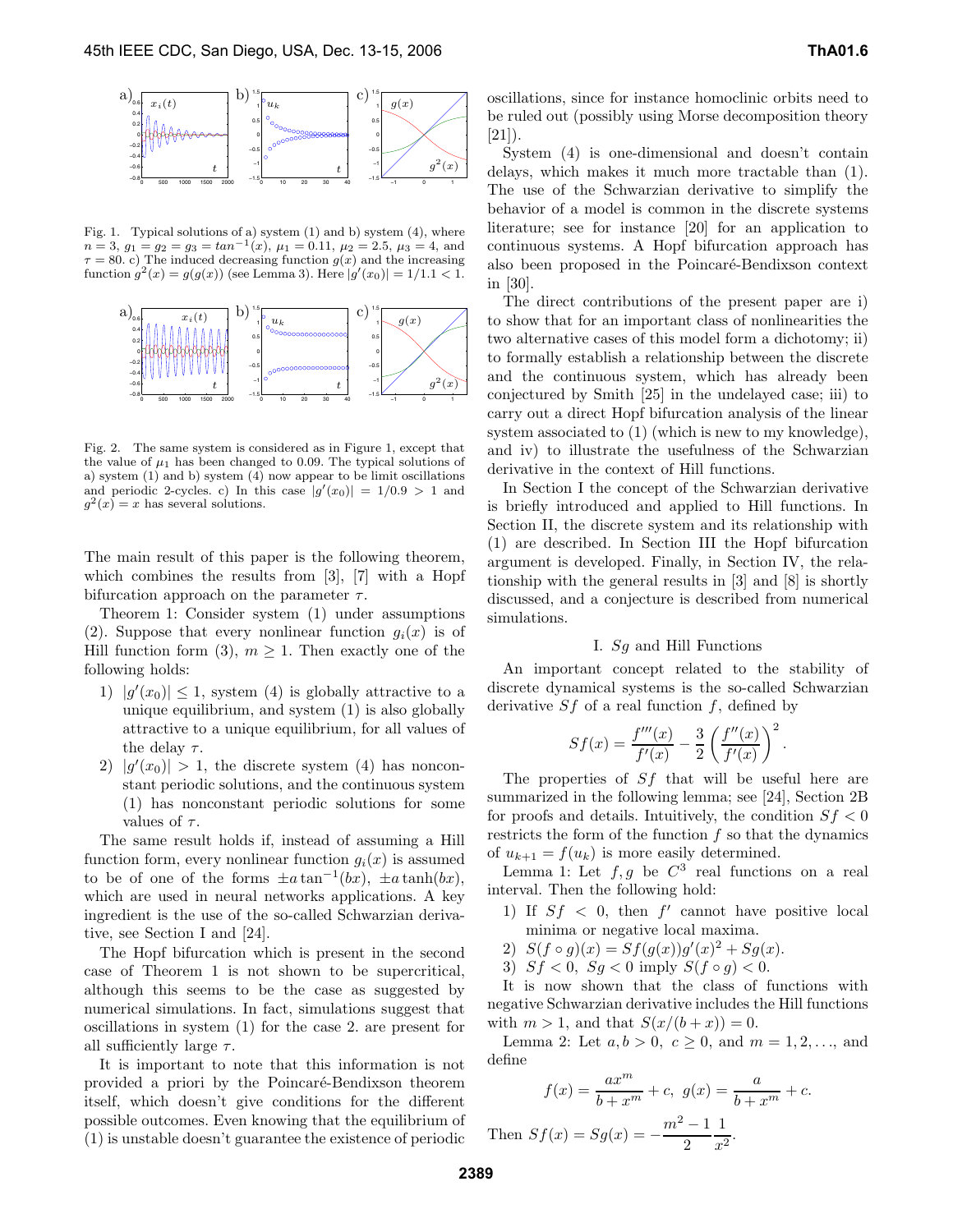Proof: Noting that the Schwarzian derivative doesn't change after multiplication by or addition of a constant, we can assume that  $a = 1, c = 0$ . Using the quotient rule we compute

$$
f'(x) = \frac{mx^{m-1}}{b+x^m} - \frac{mx^{2m-1}}{(b+x^m)^2} = \frac{m}{x}(y-y^2) = \frac{m}{x}y(1-y),
$$

where  $y = f(x)$ . Similarly we compute

$$
f''(x) = -\frac{m}{x^2}y(y-1)(2my - (m-1))
$$
  

$$
f'''(x) = \frac{m^2}{x^3}y(1-y)[6m^2y^2 + (6m - 6m^2)y
$$
  

$$
+(m-1)(m-2)].
$$

We calculate the Schwarzian derivative

$$
Sf(x) = \frac{f'''(x)}{f'(x)} - \frac{3}{2} \left(\frac{f''(x)}{f'(x)}\right)^2
$$
  
=  $\frac{1}{x^2} [6m^2 y^2 - 6m(m-1)y + (m-1)(m-2)]$   
 $-\frac{3}{2} \frac{1}{x^2} [4m^2 y^2 - 4m(m-1)y + (m-1)^2]$   
=  $\frac{1}{x^2} [(m-1)(m-2) - \frac{3}{2} (m-1)^2] = -\frac{m^2 - 1}{2} \frac{1}{x^2}.$ 

To compute  $Sg(x)$ , it is easy to see that  $g = b^{-1}f \circ \kappa$ ,<br>nere  $\kappa(x) = b^{1/m}/x$ . A simple computation shows that where  $\kappa(x) = b^{1/m}/x$ . A simple computation shows that  $S\kappa = S(1/x) = 0, x \neq 0.$  Therefore

$$
Sg(x) = S(f \circ \kappa) = Sf(\kappa(x))\kappa'(x)^2 + S\kappa(x)
$$
  
=  $-\frac{m^2 - 1}{2}x^2\frac{1}{x^4} + 0 = -\frac{m^2 - 1}{2}\frac{1}{x^2}.$ 

## II. The Discrete System

Consider a continuous, bounded, decreasing function  $g: I \to I$ , where  $I = \mathbb{R}$  or  $I = [a, \infty), a \in \mathbb{R}$ . It can be easily seen that there is a unique fixed point  $x_0$  of g. The study of the discrete system (4) becomes straightforward by relating its dynamics to that of the system  $u_{k+1} = g^2(u_k)$ , since the function  $g^2(x) = g(g(x))$ is bounded and increasing. We state the following lemma for convenience; see also Angeli and de Leenheer [1] for an extended discussion.

Lemma 3: System (4) is globally attractive if and only if the equation  $g(g(x)) = x$  has the unique solution  $x_0$ .

Proof: All solutions of the system  $u_{k+1} = g(g(u_k))$ are monotonic increasing or decreasing, and each converges towards some fixed point by boundedness and continuity. Furthermore, this system is globally attractive to  $x_0$  if and only if (4) is globally attractive to  $x_0$ . The conclusion follows immediately.

Let  $I = \mathbb{R}$  or  $I = [a, \infty)$  and let  $q : I \to I$  be differentiable, bounded and decreasing. We say that system (4) is fixed point determined if

$$
|g'(x_0)| \le 1 \Leftrightarrow
$$
 system (4) is globally attractive towards  $x_0$ .

Thus, the global attractiveness of (4) is determined by the slope of  $g(x)$  at its unique fixed point. For instance, it was shown in [9] that the functions  $g(x) = A/(K+x)$ ,  $x \geq 0$ , form fixed point determined systems for every

 $A, K > 0$ , since for such functions system (4) is globally attractive and  $|g'(x_0)| < 1$ ; see also Corollary 1.<br>An example of a (discontinuous) function which

An example of a (discontinuous) function which is not fixed point determined is

$$
g(x) = \begin{cases} 1, & x < -0.5, \\ 0, & -0.5 \le x \le 0.5, \\ -1, & x > 0.5. \end{cases}
$$
(6)

This function has the unique fixed point  $x_0 = 0$ and  $g'(0) = 0$ , but there is the obvious stable cycle<br> $g(1) = -1$ ,  $g(-1) = 1$ . To obtain a proper example  $g(1) = -1$ ,  $g(-1) = 1$ . To obtain a proper example of a differentiable function which is not fixed point determined, it is sufficient to smoothen  $g(x)$  above with an appropriate convolution operator.

The reader will have noticed the importance of g being fixed point determined from the discussion leading to the statement of Theorem 1. Nevertheless  $q$  is only defined in terms of the functions  $g_i$ , and the composition of fixed point determined functions is not necessarily fixed point determined (nor is the composition of merely sigmoidal functions necessarily sigmoidal). This is why the Schwarzian derivative becomes useful at this point.

Lemma 4: Let  $g : I \rightarrow I$  be  $C^3$ , decreasing and bounded, and such that  $Sg < 0$ . Then g is fixed point determined.

Proof: Consider the increasing function  $G = g^2$  $g \circ g$ , and note that  $G'(x_0) = g'(x_0)^2$ . If  $|g'(x_0)| > 1$ ,<br>hence  $G'(x_0) > 1$ , then by boundedness it follows that hence  $G'(x_0) > 1$ , then by boundedness it follows that  $G(x) = x$  for some  $x > x_0$ . Therefore (4) has a nontrivial  $G(z) = z$  for some  $z > x_0$ . Therefore (4) has a nontrivial cycle of period 2, since  $g(z) \neq z$ .

Conversely, let  $G'(x_0) \leq 1$ , and assume that  $G(z) =$ <br>for some  $z \neq x_0$ . Without loss of generality we can z for some  $z \neq x_0$ . Without loss of generality we can assume that  $G(y) = y$ ,  $G(z) = z$ , for some  $y, z$  such that  $y < x_0 < z$ . We show that there exists  $y_1$  such that  $y < y_1 < x_0$  and  $G'(y_1) > 1$ : otherwise one would have

$$
x_0 = G(x_0) = G(y) + \int_y^{x_0} G'(x) dx \le y + (x_0 - y) = x_0,
$$

and in particular  $G'(x) = 1$  on  $[y, x_0]$ . But this would<br>imply  $SG = 0$  on that interval a contradiction Similarly imply  $SG = 0$  on that interval, a contradiction. Similarly there exists  $z_1$  such that  $x_0 < z_1 < z$  and  $G'(z_1) > 1$ .<br>Now consider the function  $G'(x)$  on the interval  $[y, z_1]$ . Now consider the function  $G'(x)$  on the interval  $[y_1, z_1]$ .<br>Since  $G'(x_0) \leq 1$  this function has a minimum  $w_1$  on Since  $G'(x_0) \leq 1$ , this function has a minimum  $w_1$  on<br>the interior of this interval and that therefore  $G''(w_1)$ the interior of this interval, and that therefore  $G''(w_1) = 0$ ,  $G'''(w_1) > 0$ . Thus  $SG(w_1) > 0$ , a contradiction. 0,  $G'''(w_1) \geq 0$ . Thus  $SG(w_1) \geq 0$ , a contradiction.

Corollary 1: Let  $I = \mathbb{R}$  or  $I = [a, \infty)$ , and let  $g : I \to I$ be decreasing and bounded. If  $g(x)$  is the composition of functions each of which either i) has negative Schwarzian derivative, or ii) is of Hill function form for  $m \geq 1$ , then g is fixed point determined.

Proof: If g is the composition of functions all of which have negative Schwarzian derivative, then this must be true of  $q$  as well, and  $q$  is fixed point determined by Lemma 4. The same holds if some of the  $g_i$  are of Hill function form with  $n > 1$ , by Lemma 2. If some but not all of these functions are of Hill function form for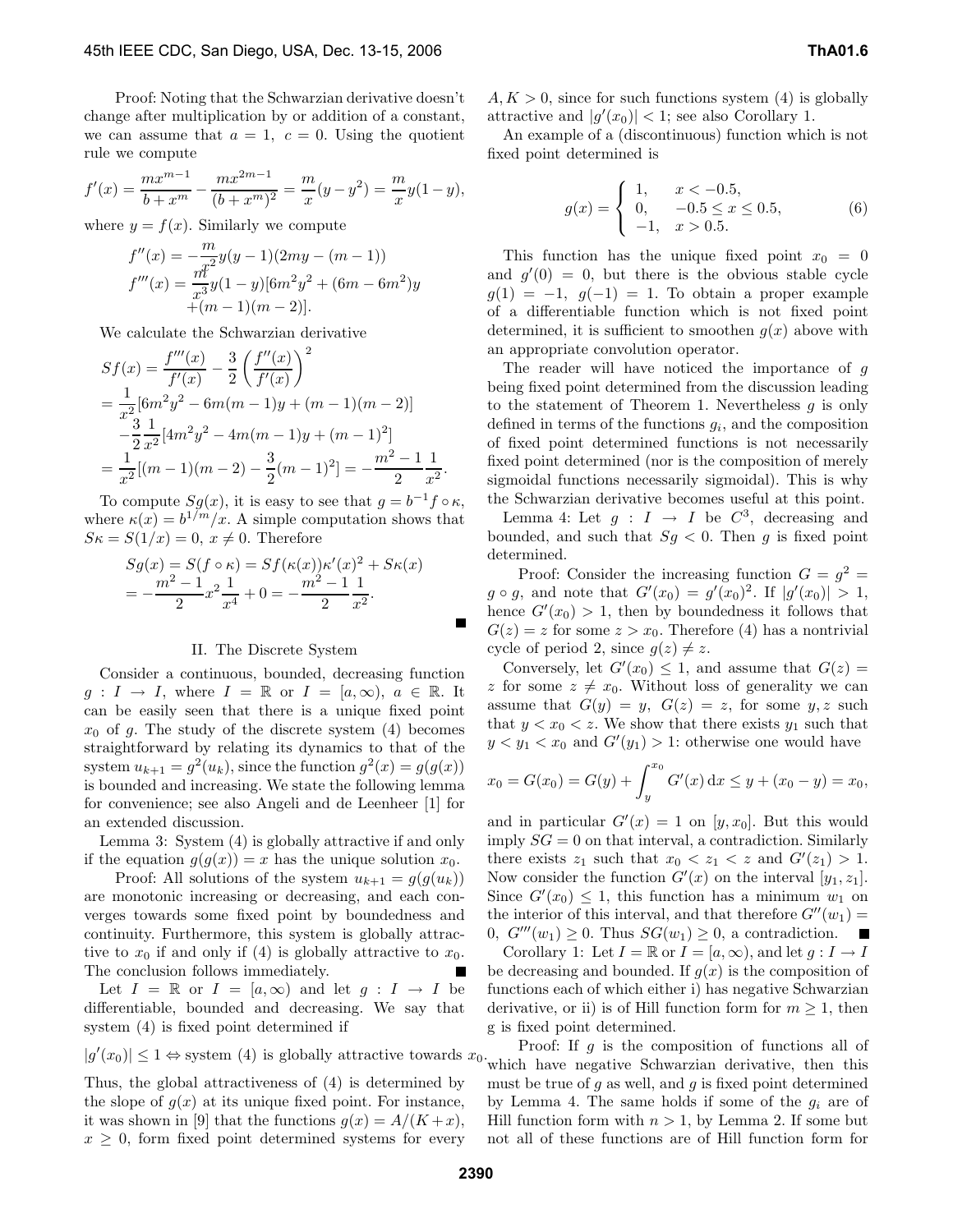$m = 1$  (or Michaelis-Menten form), then still  $Sq(x) < 0$ by the derivation formula in Lemma 1.

Finally, if all the functions are of the form  $(\alpha+\beta x)/(\gamma+\beta x)$ δx),  $\alpha$ ,  $\beta$ ,  $\gamma$ ,  $\delta \geq 0$ , then g and g<sup>2</sup> are also of this form. It is then easy to show that the (bounded, increasing) function  $q^2(x)$  is concave down on I, and that it has a unique fixed point  $x_0$  which further satisfies  $g'(x_0)^2 =$ <br> $(g^2)'(x_0) \le 1$  The result follows from Lemma 3  $(g^2)'(x_0) \leq 1$ . The result follows from Lemma 3.<br>The relationship between the nonlinear system

The relationship between the nonlinear system (1) and the discrete system (4) becomes clear in the proof sketch of the following well-studied result. See Angeli and Sontag [2] and Enciso, Smith, and Sontag [7] for an abstract formal treatment, as well as Sontag [27] for a discussion of the embedding argument. The use of the lemma by Dancer in this context is new.

Proposition 1: Consider a system (1) under assumption (2), and let  $q(x)$  be defined by (5). If (4) is globally attractive towards  $x_0$ , then (1) is globally attractive towards a unique equilibrium.

Sketch of Proof: An elegant result of Dancer [5] shows that in an abstract monotone system with bounded solutions and a unique equilibrium, all solutions must converge towards this equilibrium (the result is stated for discrete systems in [5], but a variation for continuous systems is straightforward). Consider the extended 2ndimensional system

$$
\begin{aligned}\n\dot{x}_i &= g_i(x_{i+1}) - \mu_i x_i, \ i = 1 \dots n - 1, \\
\dot{x}_n &= g_n(z_1(t-\tau)) - \mu_n x_n, \\
\dot{z}_i &= g_i(z_{i+1}) - \mu_i z_i, \ i = 1 \dots n - 1, \\
\dot{z}_n &= g_n(x_1(t-\tau)) - \mu_n z_n.\n\end{aligned} \tag{7}
$$

It is not difficult to see that a trajectory  $(x_1(t)\dots x_n(t))$  is a solution of (1) if and only if  $(x_1(t)...x_n(t), x_1(t)...x_n(t))$  is a solution of (7). Moreover, this system is now subject to positive feedback, since  $\delta_1 \cdot \ldots \delta_n \cdot \delta_1 \cdot \ldots \cdot \delta_n = 1$ . Thus this system is monotone with respect to a certain partial order; see [26], Chapter 5, and [4]. Finally, the equilibria of this system are in bijective correspondence with the solutions of  $g(g(x)) = x$ . The conclusion follows from the result by Dancer and Lemma 3.

### III. Hopf Bifurcation

In this section we consider the linearization

$$
\begin{aligned} \dot{x}_i &= k_i x_{i+1} - \mu_i x_i, \ i = 1 \dots n - 1, \\ \dot{x}_n &= k_n x_1 (t - \tau) - \mu_n x_n, \end{aligned} \tag{8}
$$

of system (1) around its unique equilibrium point  $(\overline{x}_1,\ldots \overline{x}_n)$ . It is easy to see that

$$
k_i = g'_i(\overline{x}_{i+1}), \ i = 1 \dots n - 1, k_n = g'_n(\overline{x}_1).
$$
 (9)

We will show in the negative feedback case  $k_1 \ldots k_n <$ 0 that for  $|k_1 \cdot \ldots \cdot k_n| > \mu_1 \cdot \ldots \cdot \mu_n$ , a Hopf bifurcation

$$
g(z,\tau) := (z+\mu_1)(z+\mu_2)\cdot\ldots\cdot(z+\mu_n) + Ke^{-\tau z}, (10)
$$

where  $K := -k_1 \cdot \ldots \cdot k_n > 0$ . See Lemma 3 of Hofbauer and So [16].

Lemma 5: Let  $g(\lambda, \tau_0) = 0$  for  $\lambda = \sigma + \omega i$ ,  $\tau_0 > 0$ , and assume that  $\sigma \geq 0$ . Then there exists an open neighborhood U of  $\tau_0$ , and a differentiable function  $\rho: U \to \mathbb{C}$ , such that  $g(\rho(\tau), \tau) = 0$  on U. If  $\sigma = 0$ , then Re  $\rho'(\tau_0) > 0$ .<br>Proof: Define

Proof: Define  $f(z) := \prod_i (z + \mu_i)$ . The proof of the statement follows by the implicit function theorem first statement follows by the implicit function theorem for the function  $g(z, \tau)$  at the point  $(\lambda, \tau_0)$ , after verifying that  $\partial_1 g(\lambda, \tau_0) \neq 0$ :

$$
\frac{\partial g}{\partial z}(\lambda, \tau_0) = f(\lambda) \sum_j \frac{1}{\lambda + \mu_j} - \tau_0 K e^{-\lambda \tau_0}
$$
  
=  $-K e^{-\lambda \tau_0} Q(\lambda, \tau_0),$ 

where

$$
Q(\lambda, \tau_0) := \sum_j \frac{1}{\lambda + \mu_j} + \tau_0.
$$

Using the fact that  $\mu_j \geq 0$  for every j, it is easy to see that Re  $Q(\lambda, \tau_0) > 0$  and the proof is complete.

To prove the second statement, let  $\sigma = 0$ . Note that necessarily  $\omega \neq 0$ , since  $g(z, \tau) > 0$  whenever  $z \geq 0$ . Assume  $\omega > 0$ , the other case being similar. Multiplying on both numerator and denominator by  $\lambda - \mu_i$ , it follows that

Im 
$$
Q(\lambda, \tau_0) = -\omega \sum_j \frac{1}{\omega^2 + \mu_j^2} < 0.
$$

By the implicit function theorem,

 $\rho'(\tau_0) = -\partial_2 g(\lambda, \tau_0) (\partial_1 g(\lambda, \tau_0))^{-1} = -\omega i Q(\lambda, \tau_0)^{-1}$ 

It follows that Re  $\rho'(\tau_0) > 0$  as stated.<br>Theorem 2: If  $K > \mu_1$ ,  $\ldots$ 

Theorem 2: If  $K > \mu_1 \cdot \ldots \cdot \mu_n$  and (1) is not exponentially unstable for  $\tau = 0$ , then system (1) has a Hopf bifurcation with respect to the parameter  $\tau$ . Proof:

We show that there exists  $\tau_0 \geq 0$  such that

- i)  $q(\omega i, \tau_0) = 0$  for some  $\omega > 0$ ,
- ii)  $g(\lambda, \tau_0) \neq 0$ , for all  $\lambda \in \mathbb{C}$  with Re  $\lambda > 0$ , iii) for some  $\omega_0 > 0$ , it holds that both
- $g(\omega_0 i, \tau_0) = 0$  and  $g(m\omega_0 i, \tau_0) \neq 0$  for all integer  $m \neq 1, -1.$

Together with Lemma 5, this will directly imply the existence of a Hopf bifurcation at the point  $\tau = \tau_0$ ; see Theorem 11.1.1 of Hale [14].

We start with the case in which  $g(\omega i, 0) = 0$  for some  $\omega \in \mathbb{R}$ . Then necessarily  $\omega \neq 0$  by definition of g, and without loss of generality  $\omega > 0$ . Thus i) and ii) are satisfied for  $\tau_0 = 0$ , by hypothesis. To see iii), simply recall that  $g(\omega i, \tau_0) = 0$  implies  $|\omega i| < M$ , and pick  $\omega_0 > 0$  so that  $\omega_0 i$  is a root with maximal norm.

We can therefore assume that  $g(\lambda, 0) = 0$  implies  $\text{Re } \lambda < 0.$  Let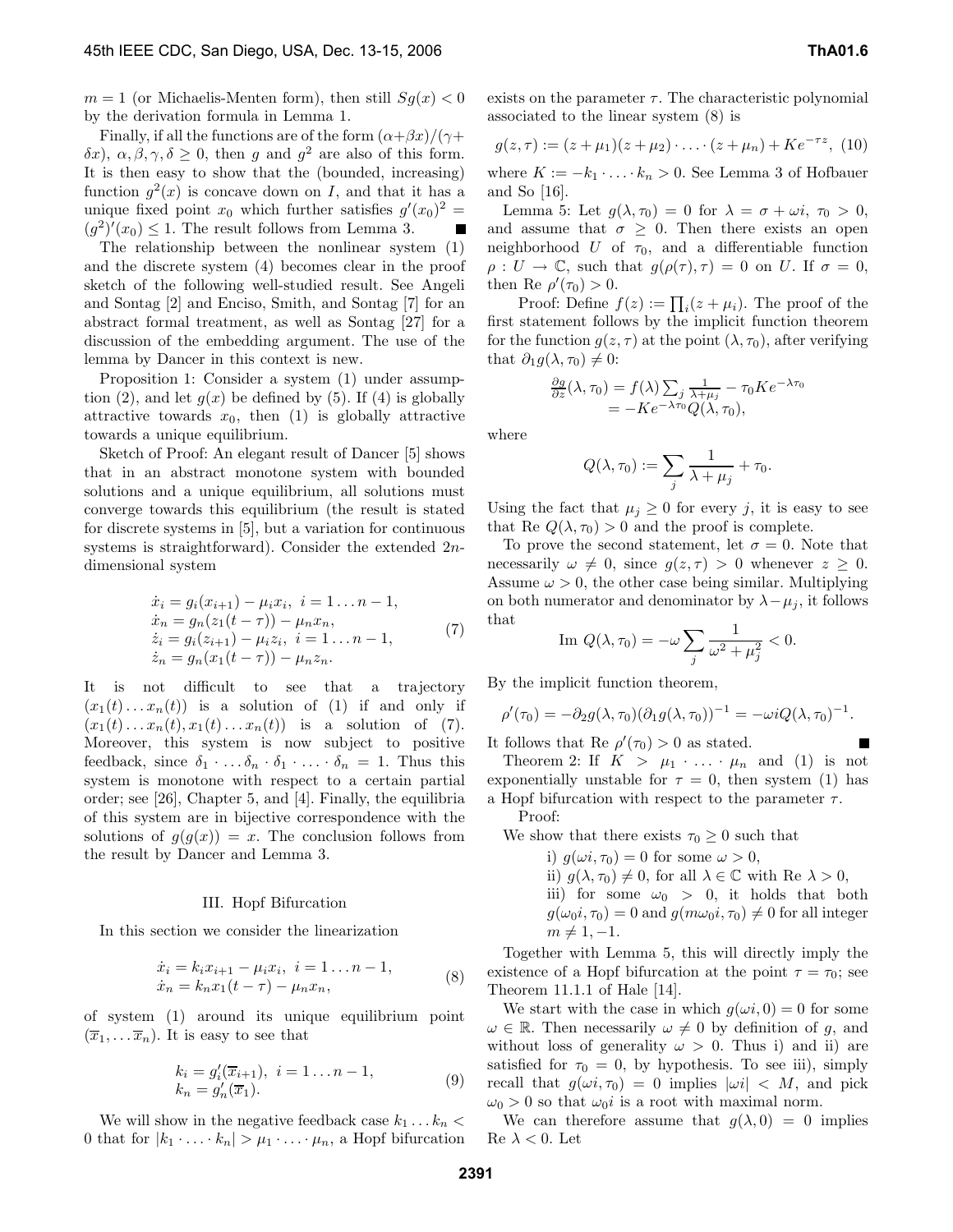$$
S := \{ \tau \ge 0 \, | \, g(\lambda, \tau) = 0 \text{ for some } \lambda \in \mathbb{C} \text{ s.t. } \text{Re } \lambda \ge 0 \}.
$$

so that in particular  $0 \notin S$ . To see that S is nonempty, first note that whenever  $\omega > 0$  and  $|f(\omega i)| = K$ , one can find  $\tau > 0$  such that  $e^{-\omega i \tau} = -f(\omega i)/K$  and so  $g(\omega i, \tau) = 0$ . Noting that  $|f(0)| = \mu_1 \cdot \ldots \cdot \mu_n \lt K$  and  $|f(\omega i)| \to \infty$  as  $\omega \to \infty$ , it follows by the intermediate value theorem that  $|f(\omega i)| = K$  for some  $\omega$ ; therefore  $S \neq \emptyset$ .

Let  $\tau_0 := \inf S$ ; it is shown now that  $\tau_0 \in S$ . Let  $\sigma_1 >$  $\sigma_2 > \ldots \to \tau_0$ , and let  $\lambda_1, \lambda_2, \ldots$  be such that Re  $\lambda_i \geq 0$ and  $g(\lambda_i, \sigma_i) = 0$  for every i. Let  $M > 0$  be such that  $|f(z)| > 2K$  for  $|z| \ge M$ . Then  $|e^{-\lambda_i \tau}| < 1$ , and therefore necessarily  $|\lambda_i| < M$ , for every *i*. There exists thus a subsequence of  $\{\lambda_i\}$  which converges towards  $\lambda_0 \in \mathbb{C}$ , Re  $\lambda_0 \geq 0$ . By continuity  $g(\lambda_0, \tau_0) = 0$ , and  $\tau_0 \in S$ . In particular  $\tau_0 > 0$ .

To complete the proof of i) and ii), it suffices to show that  $g(\lambda, \tau_0) = 0$ , Re  $\lambda \geq 0$  imply Re  $\lambda = 0$ . But this follows directly from Lemma 5, by the minimality of  $\tau_0 > 0$ .

The proof of iii) follows now in the same way as above.

Note that this result is proved in the context of Theorem 11.1.1 of [14]. The existence of periodic solutions for certain values  $\tau > \tau_0$  follows, but no assertion is made regarding their stability. This may nevertheless be shown using the above proof, if the asymptotic stability of the equilibrium of (1) is established for  $\tau = \tau_0$ .

In the particular case  $\tau = 0$ , it is known [29] that system (8) is asymptotically stable provided that  $K/(\mu_1 \cdot \ldots \cdot \mu_n) < \sec^n(\pi/n) = 1/(\cos^n(\pi/n))$ . Therefore necessarily  $\tau_0 > 0$  in those cases.

The following proposition establishes a global stability result for the linear system (8). Let  $\tau_0$  be as in the proof of Theorem 2.

Proposition 2: Let  $K > \mu_1 \cdot \ldots \cdot \mu_n$  and assume that (1) is not exponentially unstable for  $\tau = 0$ . Then the linear system (8) is exponentially unstable if and only if  $\tau > \tau_0$ .

Proof: Recall from Theorem 2 that  $0 < \tau_0 = \inf S$ , so that for  $\tau < \tau_0$ ,  $g(\cdot, \tau)$  can have no root  $\lambda$  with Re  $\lambda \ge$ 0. Similarly,  $q(\cdot, \tau_0)$  can have no root  $\lambda$  with Re  $\lambda >$ 0, by Lemma 5. Therefore for  $\tau \leq \tau_0$ , the exponential instability of (8) is ruled out.

Let  $S' \subseteq (\tau_0, \infty)$  be the set of  $\tau \geq 0$  such that system (8) is exponentially unstable. It follows from  $g(i\omega, \tau_0) = 0$ ,  $\text{Re}\,\rho'(\tau_0) > 0$  (Theorem 2, Lemma 5)<br>that  $(\tau_0, \tau_0 + \epsilon) \subset S'$  for some  $\epsilon > 0$  assume by that  $(\tau_0, \tau_0 + \epsilon) \subseteq S'$  for some  $\epsilon > 0$ . Assume by contradiction that  $S' \neq (\tau_0, \infty)$ , and let  $\tau_1$  be the infimum of  $(\tau_0, \infty) - S'$ . In particular, it holds that<br> $\tau_1 \geq \tau_2 + \epsilon \geq \tau_3$ . It holds nevertheless that  $\tau_1 \in S$  $\tau_1 \geq \tau_0 + \epsilon > \tau_0$ . It holds nevertheless that  $\tau_1 \in S$ (see the proof of Theorem 2), therefore  $g(i\omega_1, \tau_1)=0$ for some  $\omega_1 \geq 0$ . Applying Lemma 5 to construct a corresponding function  $\rho_1$  on a neighborhood of  $\tau_1$ 

such that  $\text{Re } \rho'_1(\tau_1) > 0$ , a contradiction follows from  $(\tau_0, \tau_1) \subseteq S'.$ <br>The follow

The following lemma, which addresses the undelayed system in the unstable case, will be used in the proof of the main result.

Lemma 6: Under the assumptions of Theorem 1, assume that (1) is exponentially unstable for  $\tau = 0$ . Then there exist nonconstant periodic solutions of (1),  $\tau = 0$ .

Proof: The undelayed cyclic system (1) has been considered extensively in the literature. To prove this result we apply Theorem 4.1 b) of Mallet-Paret and Smith [18]. In order satisfy its hypotheses, we note that any root of  $g(*, 0)$  with positive real part cannot be real, therefore at least two roots with positive real part are present. Second, we note that  $\bar{x}_1 > 0, \ldots, \bar{x}_n > 0$  under the present hypotheses, and that therefore  $U_{k_0} \neq \emptyset$  in that result.

A similar argument can be given for  $g_i(x)$  =  $\pm a \tan^{-1}(bx)$ ,  $g_i(x) = \pm a \tanh(bx)$  using a suitable change of variables so that  $(\mathbb{R}^+)^n$  is invariant for (1).

## A. Proof of Theorem 1

Now the proof of the main result can be completed, as well as the remark which follows it.

Proof: It is a standard result that the functions  $a \tan^{-1}(bx)$ ,  $a \tanh(bx)$ ,  $a \in \mathbb{R}$ ,  $b > 0$ , have negative Schwarzian derivative at every point, see [24].

Let  $x_0$  be the unique fixed point of  $q(x)$ . The first case corresponds to the situation in which  $|g'(x_0)| \le$ <br>1. Since (4) is fixed point determined by Corollary 1. 1. Since (4) is fixed point determined by Corollary 1 and Lemma 4, it holds that (4) is globally attractive to equilibrium. By Proposition 1, system (1) is also globally attractive towards a unique equilibrium.

Assuming now  $|g'(x_0)| > 1$ , system (4) must have<br>periodic solution since it is fixed point determined a periodic solution since it is fixed point determined. Evaluating  $g'(x)$  using the chain rule yields that  $K >$ <br> $u_1, \ldots, u_n$ . If (1) is exponentially unstable around its  $\mu_1 \cdot \ldots \cdot \mu_n$ . If (1) is exponentially unstable around its equilibrium for  $\tau = 0$ , there exist periodic solutions of (1) for  $\tau = 0$ , by Lemma 6. Otherwise, one can use Theorem 2 to conclude that a Hopf bifurcation occurs with respect to the parameter  $\tau$ .  $\blacksquare$ 

## IV. Future Work

The framework of Angeli and Sontag [3] and Enciso, Smith and Sontag [7] describes quite general dynamical systems as the negative feedback loop of controlled monotone systems. Sufficient conditions are then given for the system to be globally attractive to equilibrium, even in the presence of delays or diffusion terms. Theorem 1 can potentially be used to extend these results to the case of periodic oscillations, as well as to show that the original results are sharp in some sense. It is not the first time that this is suggested. For instance, Angeli and Sontag [2] have pointed out that if the associated discrete system has a 2-cycle, then large enough delays would create the appearance of oscillatory behavior (or